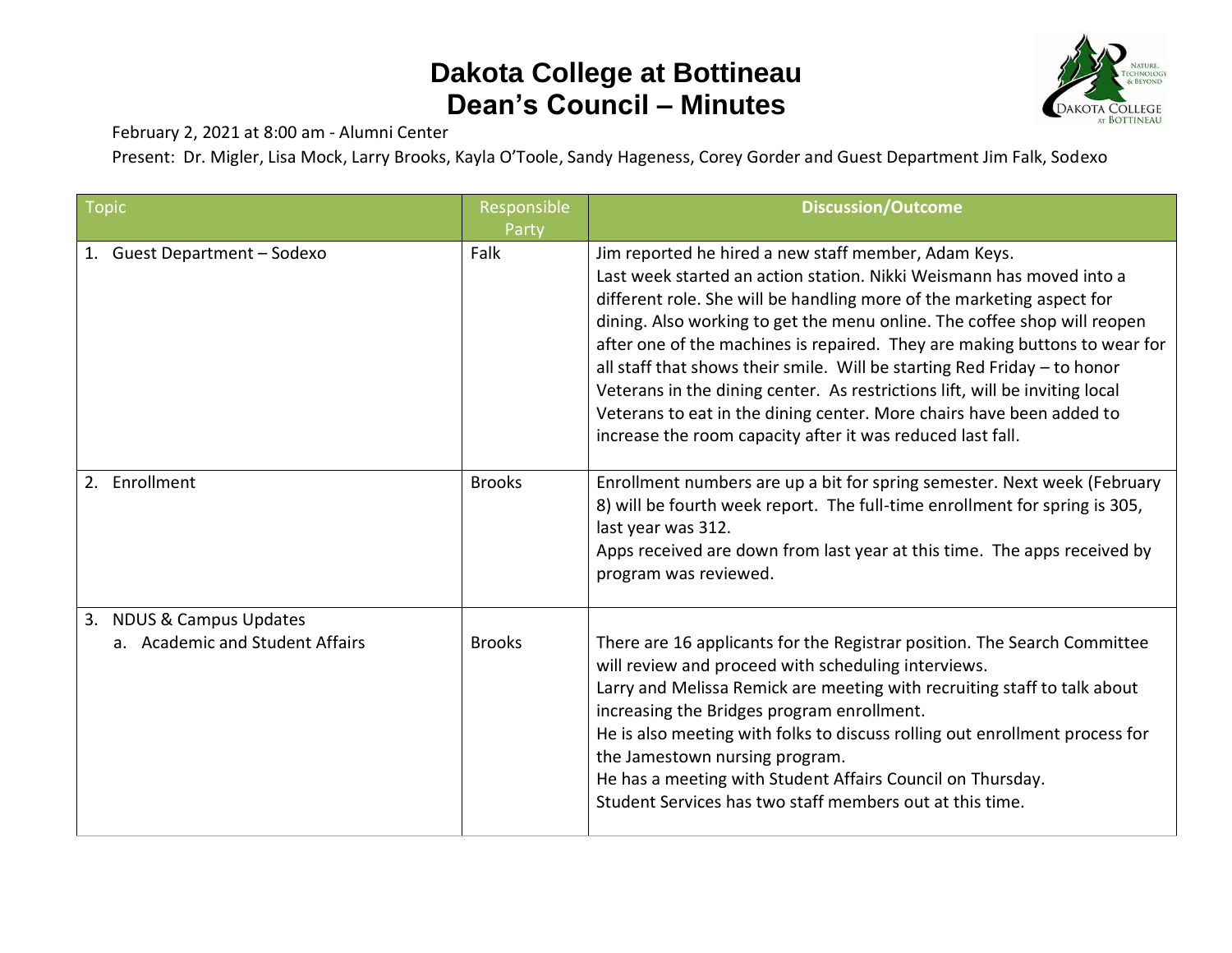## **Dakota College at Bottineau Dean's Council – Minutes**



| b. Administrative Affairs / Business Affairs                               | Mock     | Lisa reported that she is busy with registration and finalizing tuition<br>payments. Until schedules are finalized, this will be an ongoing manual<br>process.                                                                                                                                                                                                                                                                                                                                                                                                                                                                                                                                                                                                                                                                                     |
|----------------------------------------------------------------------------|----------|----------------------------------------------------------------------------------------------------------------------------------------------------------------------------------------------------------------------------------------------------------------------------------------------------------------------------------------------------------------------------------------------------------------------------------------------------------------------------------------------------------------------------------------------------------------------------------------------------------------------------------------------------------------------------------------------------------------------------------------------------------------------------------------------------------------------------------------------------|
| c. Distance Education Council/Distance Ed<br>and Academic Support Services | O'Toole  | Kayla is putting together a Starfish survey for DC faculty to complete.<br>Community Ed offerings will continue to be online this spring.<br>Online enrollment numbers will be reported next week.<br>Working on getting online rosters to request online instructor payment. As<br>of yesterday, DC has 402 enrolled, with 16 left to be entered.<br>She would like to hold an in-person DC meet-greet for faculty on site this<br>semester. Kayla is presenting at Des Lac Burlington next week to talk<br>about DC.<br>This week Kayla has a lot of meetings. Title 3 grant meeting on Friday,<br>Distance Ed Advisory Committee meets this week, Distance Ed meets this<br>week. Also continues to work on faculty qualifications.<br>Stacy is putting together data on where LEAP grads go. This will be helpful<br>for promotional purposes. |
| d. Public Affairs Council<br><b>Emerging Scholars</b>                      | Hageness | Marketing analytics were reviewed. Promotions for CTE month are<br>underway. News release will be sent out for the Orchard Grant and<br>Industrial Hemp Production. Discussion held on the MSU Emerging<br>Scholars grant. This may be an opportunity for DCB's DC students.<br>https://www.minotstateu.edu/cel/dual.shtml<br>Excellence award nominations will be solicited. It was agreed the spring<br>employee appreciation luncheon may be planned, subject to the Covid<br>situation at that time.                                                                                                                                                                                                                                                                                                                                           |
| e. Athletics                                                               | Gorder   | Corey reviewed the weekly game schedule. There are BB home games on<br>Thursday and women's hockey is at home Friday and Saturday. All other<br>teams are on the road. There will be a lot of athletes on the road this<br>semester. Coaches are asking students to bring laptops so they can                                                                                                                                                                                                                                                                                                                                                                                                                                                                                                                                                      |